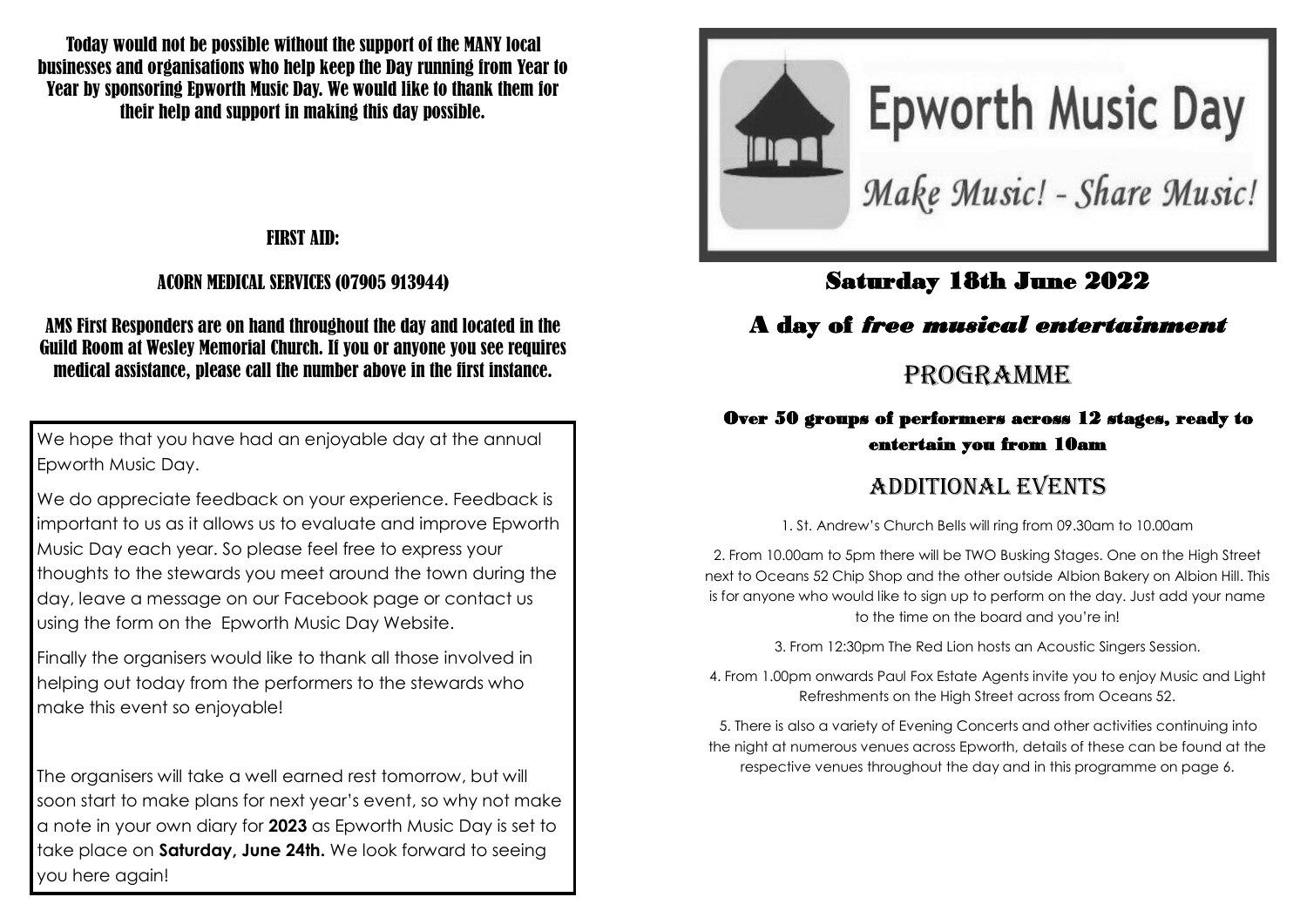

Eating venues/outlets in Epworth open in the daytime and evening (unless marked with **E** = *open only in the evening*)

| <b>Station Road</b>                       |                                        |
|-------------------------------------------|----------------------------------------|
| <b>One Stop</b>                           | <b>Supermarket</b>                     |
| Londis – in garage                        | <b>Mini market</b>                     |
| <b>Battle Green</b>                       |                                        |
| <b>Old School Inn</b>                     | <b>Pub, serves food - venue</b>        |
| A161                                      |                                        |
| <b>Holmes and Gardens - Garden Centre</b> | <b>Café</b>                            |
| <b>White Bear</b>                         | Pub, serves food - <i>venue</i>        |
| <b>High St</b>                            |                                        |
| <b>Wesley Memorial Church</b>             | Teas, coffees, cakes - <i>venue</i>    |
| <b>Mings</b>                              | <b>Chinese takeaway (E)</b>            |
| <b>Spice Hut</b>                          | Indian takeaway (E)                    |
| Oceans 52                                 | Fish and chips - <b>Venue</b>          |
| <b>Epworth Tandoori</b>                   | <b>Indian takeaway (E)</b>             |
| <b>Fullers Bakery</b>                     | <b>Bakery and café</b>                 |
| <b>Epworth Convenience Store</b>          | <b>Newsagent and store</b>             |
| <b>Hatties</b>                            | Café                                   |
| <b>China Palace</b>                       | Chinese takeway - <i>venue</i> (E)     |
| <b>Benny's</b>                            | Pizzeria (E)                           |
| <b>Epworth Grill</b>                      | <b>Fish and chips</b>                  |
| <b>Death by Fudge</b>                     | <b>Sweet shop, ice creams</b>          |
| <b>The Cosy Cake Shop</b>                 | Café                                   |
| <b>Church St</b>                          |                                        |
| <b>Khyber</b>                             | <b>Indian restaurant (E)</b>           |
| <b>Chapel St</b>                          |                                        |
| <b>Imperial Hall</b>                      | <b>Teas, coffees, cakes</b>            |
| <b>Parkin's</b>                           | <b>Butchers and deli</b>               |
| <b>Market Place</b>                       |                                        |
| <b>Red Lion</b>                           | Pub, serves food - venue               |
| <b>Epworth Tap</b>                        | <b>Wine bar</b>                        |
| <b>Gravels</b>                            | Greengrocer                            |
| <b>Koko Leaf</b>                          | <b>Italian restaurant (E)</b>          |
| Queen St                                  |                                        |
| Queen's Head - Mr & Mrs Pickwick's Pizza  | Pub, with pizza van on 18 June - venue |
| <b>Queen Street Bakehouse</b>             | <b>Bakery, coffees</b>                 |
| Albion Hill                               |                                        |
| <b>Albion Bakery</b>                      | <b>Bakery and café - venue</b>         |
| <b>Albion Grove - gardens</b>             | Teas, coffees, cakes - <i>venue</i>    |
| <b>Coop Store</b>                         | <b>Supermarket</b>                     |
| <b>Peace with the Wild</b>                | <b>Grocery store, cakes</b>            |
| <b>Rectory St</b>                         |                                        |
| <b>Old Rectory</b>                        | Teas, coffees, cakes - <i>venue</i>    |
|                                           |                                        |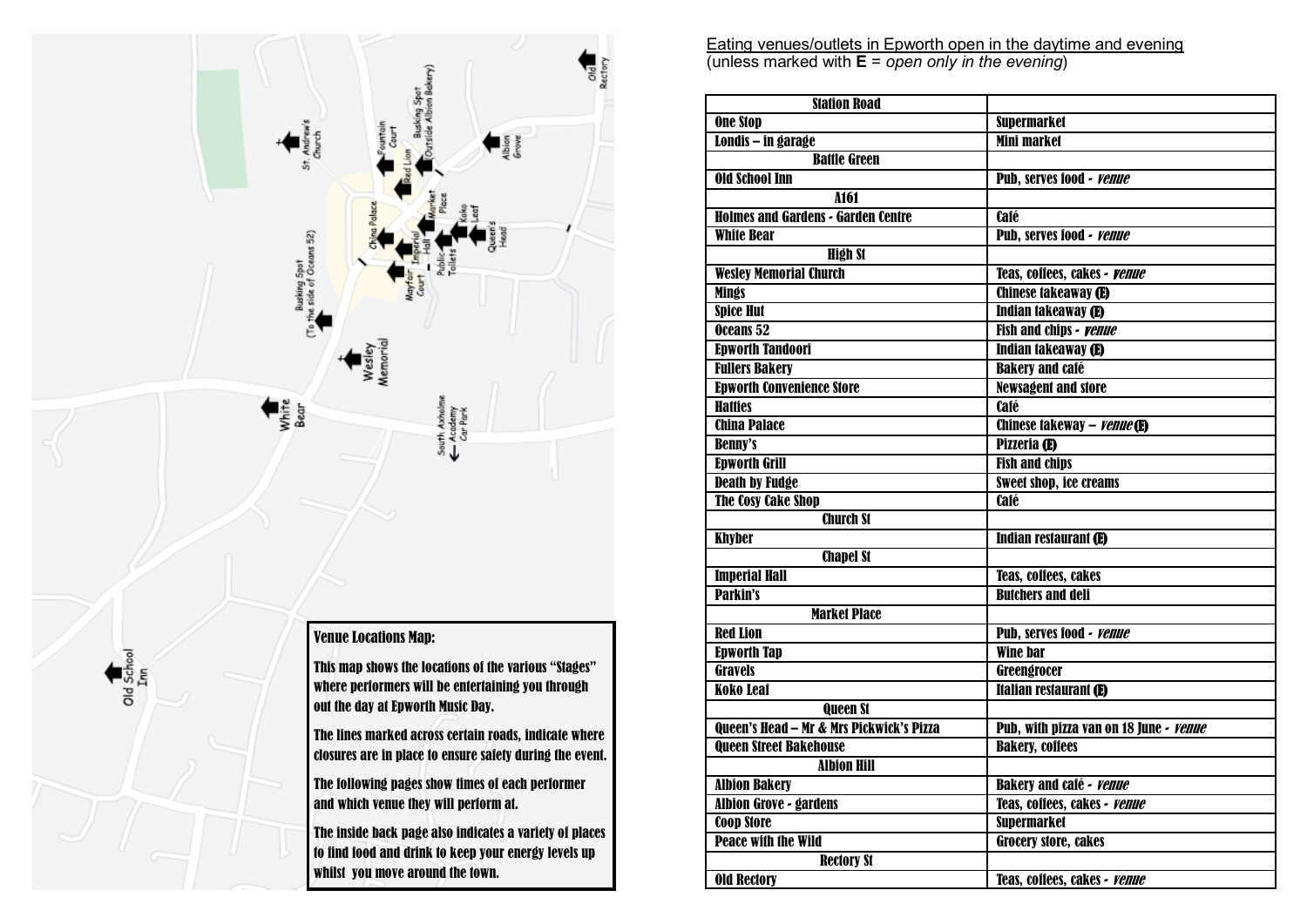| <b>Fountain Court—</b> |                                                                                |
|------------------------|--------------------------------------------------------------------------------|
| Acoustic Venue         |                                                                                |
| 10.00                  | The Just Brass Ensemble (Brass group)                                          |
| 10.40                  | Dave Prebble and Katy Robinson (Folk music – concertina and violin)            |
| 11.20                  | YellaBella Acappella (Barbershop quartet)                                      |
| 12.00                  | Martin Mavwood (Guitarist/Singer)                                              |
| 12.40                  | Simcha (Klezmer band)                                                          |
| 13.20                  | Simon Jackson (folk, soul, blues)                                              |
| 14.00                  | Les Rustiques (English and French folk music)                                  |
| 14.40                  | Del Scott Miller (Guitarist and fiddler - singer/songwriter)                   |
| 15.20                  | Earth Folk (Mediaeval and Renaissance music & songs - period instru-<br>ments) |
| 16.00                  | Pete Howe (Guitarist - soul, blues, country, rock and pop)                     |

| China Palace -        |                                                                    |
|-----------------------|--------------------------------------------------------------------|
|                       |                                                                    |
| <b>Acoustic Venue</b> |                                                                    |
| 10.00                 | Les Rustiques (English and French folk music)                      |
| 10.40                 | Scottish Dave (Guitarist, folk song)                               |
| 11.20                 | Steamtown (Duo - guitar, banjo, accordion - American songs)        |
| 12.00                 | Meadowsong (Ladies a cappella group)                               |
| 12.40                 | North Lincolnshire Ukulele Group (Ukulele group)                   |
| 13.20                 | Ian Mather and Dave Allison (Folk singer, guitarist and violinist) |
| 14.00                 | Ray and Pam Thompson (Folk Duo—Songs and Tunes)                    |
| 14.40                 | YellaBella Acappella (Barbershop quartet)                          |
| 15.20                 | Simcha (Klezmer band)                                              |

| <b>Queen's Head</b> |                                         |
|---------------------|-----------------------------------------|
| 12.00               | No Idle Talk (5-piece rock band)        |
| <b>13.00</b>        | <b>Freight Dogs (5-piece rock band)</b> |
| 14.00               | <b>Cover Story (5-piece rock band)</b>  |
| 15.00               | Loco (5-piece rock band)                |

| <b>Wesley Memorial</b><br>Church |                                                                                                                |
|----------------------------------|----------------------------------------------------------------------------------------------------------------|
| 10.00                            | Epworth Wesley Memorial Methodist Church Worship Band (Instruments and sing-<br>ers - Christian worship songs) |
| 10.40                            | Doncaster Ukulele Group (Ukulele group)                                                                        |
| 11.20                            | Tan Mather and Dave Allison (Folk singer, guitarist and violinist)                                             |
| 12.00                            | Tohn Leggott College Tazz Rock Band (Tazz rock ensemble - funk. blues. jazz and<br>soul)                       |
| 12.40                            | Steve and Julie Wigley (Folk singing duo)                                                                      |
| 13.20                            | Summerwood (Folk band - bluegrass, Americana, English and Irish traditional<br>folk tunes)                     |
| 14.00                            | Mike and Mary (Blues singer and guitarist duo)                                                                 |
| 14.40                            | <b>Isle Choral Society (Choir)</b>                                                                             |
| 15.20                            | Lily's Folk Café (3 piece – blues, jazz, folk)                                                                 |
| 16.00                            | Isle Play It (Adult Music group - saxes, clarinets, flutes, trumpet and strings)                               |

| <b>Albion Grove</b> |                                                                     |
|---------------------|---------------------------------------------------------------------|
|                     |                                                                     |
| 10.00               | <b>Tom Lane (Folk singer, guitarist)</b>                            |
| 10.40               | <b>John Windle and Friends (Folk singer/guitarist)</b>              |
| 11.20               | Jackson D (Guitar, drums - 'boutique, vintage, yet modern')         |
| 12.00               | Wyrd Sisters (Folk rock music band)                                 |
| 12.40               | Doncaster Ukulele Group (Ukulele group)                             |
| 13.20               | Adie Sanders and Eric Holden (Guitar and bass – Singer/songwriter)  |
| 14.00               | Steve and Julie Wigley (Folk singing duo)                           |
| 14.40               | <b>Marilyn Smith and Friends (Country music band)</b>               |
| 15.20               | Mike and Mary (Blues singer and guitarist duo)                      |
| 16.00               | Dave Prebble and Katy Robinson (Folk music – concertina and violin) |

| Old School Inn |                                                                                                       |
|----------------|-------------------------------------------------------------------------------------------------------|
| 12.00          | Daisy Roots Skiffle (Skiffle band)                                                                    |
| 12.40          | <b>Marilyn Smith and Friends (Country music band)</b>                                                 |
| 13.20          | <b>Paralusion (Guitar and percussion - rock/blues)</b>                                                |
| 14.00          | John Leggott College Jazz Rock Band (Youth jazz rock ensemble - funk, blues,<br><i>(azz and soul)</i> |
| 14.40          | Adie Sanders and Eric Holden (Guitar and bass – Singer/songwriter)                                    |
| 15.20          | <b>Hill House Girls Choir and Barber Shop Quartet (Choir)</b>                                         |
| 16.00          | <b>John Windle and Friends (Folk singer/guitarist)</b>                                                |